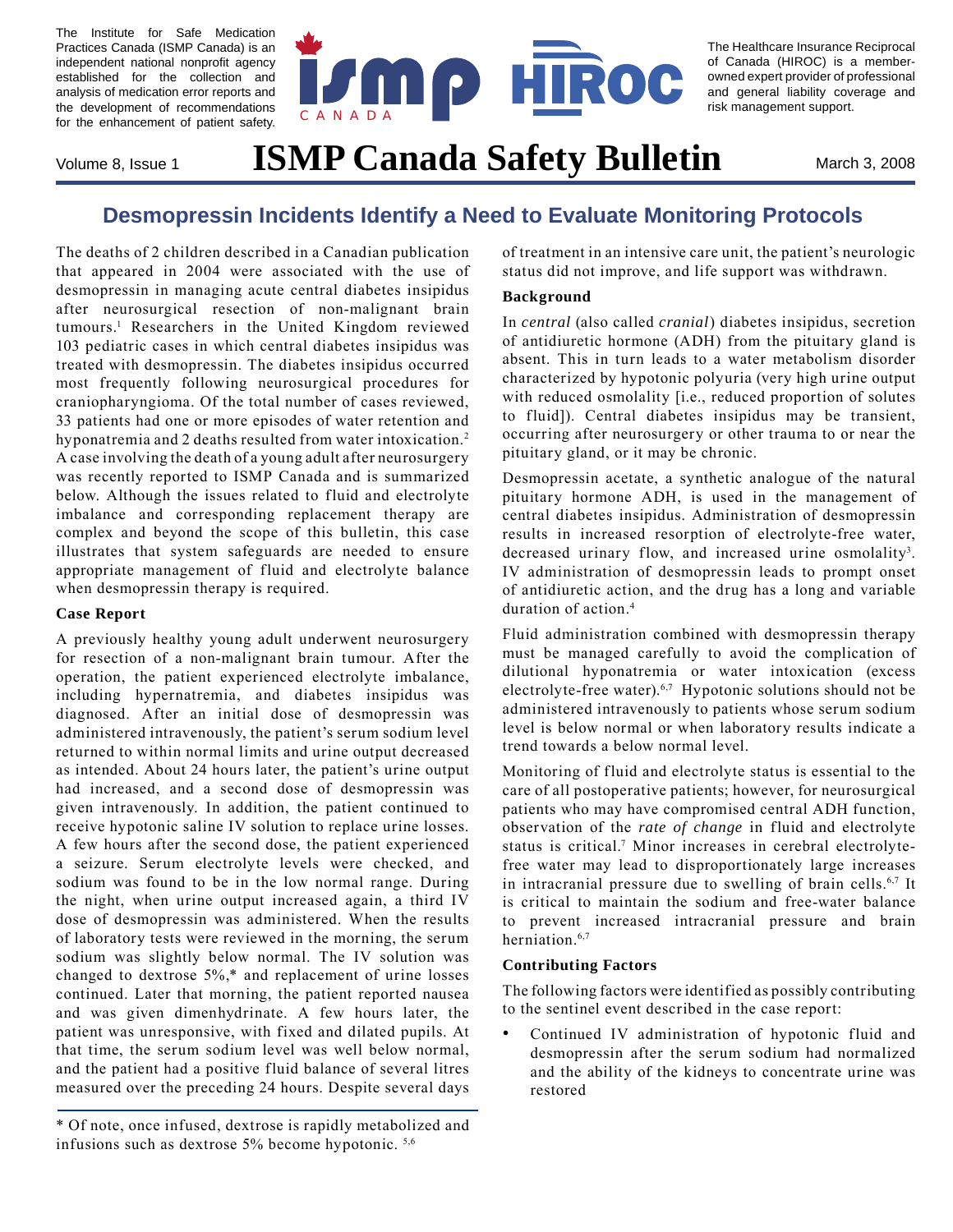Acute shift in serum sodium, from a state of hypernatremia to a state of hyponatremia •

#### **Recommendations**

ISMP Canada suggests the following measures to reduce the likelihood of preventable harm with desmopressin therapy:

- To facilitate early diagnosis of central diabetes insipidus, develop and use standardized order sets (preprinted or electronic), including monitoring parameters, for postoperative neurosurgical patients. •
	- If the diagnosis of central diabetes insipidus is made early (e.g., when there is mild elevation of serum sodium), desmopressin treatment alone may be sufficient. Such monotherapy reduces the therapeutic complexity that can occur when desmopressin is combined with fluid management to correct the serum sodium level.  $\circ$
	- During postoperative transfer, include debriefing of the multidisciplinary team about the anticipated complications, such as central diabetes insipidus, to ensure that monitoring and treatment guidelines are understood. Continue to include this information in all practitioner hand-offs and during multidisciplinary rounds until no longer applicable.  $\circ$
- Include the cumulative fluid balance (intake and output) from the intraoperative period when assessing fluid balance in the postoperative period, as substantial diuresis due to intraoperative hydration can occur postoperatively *without* central diabetes insipidus (or after resolution of transient diabetes insipidus). •
- Develop and use standardized order sets (preprinted or electronic) for desmopressin to ensure optimal *monitoring*. •
	- Include frequent monitoring of parameters (laboratory serum and urine osmolality [or urine specific gravity], serum and urine electrolytes, and urine output) and specify the duration of monitoring.  $\circ$
	- Ensure that urine output alone is *not* used to determine whether subsequent doses of desmopressin are required.  $\circ$
	- Prompt laboratory turn-around times are critical. In addition, when reviewing the laboratory results, consider the time that has elapsed since the sample was taken.
- Re-evaluate the *rate and choice* of IV solutions *and the need for each desmopressin dose* in the context of laboratory trends. Exercise extreme caution in the use of hypotonic IV fluid replacement. •
- Develop documentation procedures to ensure that critical information, including trends, are readily available and monitored by all practitioners caring for the patient. •
- Carefully monitor patients who are receiving desmopressin for early signs and symptoms of hyponatremia and water intoxication, such as headache, nausea or vomiting, restlessness, drowsiness, lethargy, disorientation, confusion, irritability, abnormal mental status, or seizure activity.<sup>3</sup> (Cushing's triad [elevated] systolic blood pressure with widening pulse pressure, bradycardia, altered respiratory rate and rhythm] represents late signs of increased intracranial pressure and may suggest imminent brain herniation requiring immediate intervention.  $8,9$ ) •
- Engage family members in monitoring behavioural cues—subtle changes may be more readily identified as abnormal by family members than by health care providers. •
- Ensure that drug information protocols, medication administration manuals, and other available references clearly identify the signs and symptoms of hyponatremia, which can lead to seizures, coma and death. •

While neurosurgical patients represent a small subset of patients requiring desmopressin, the importance of monitoring fluids and electrolyte balance are not limited to this population. It is hoped that this bulletin will raise awareness of the potential for harm related to fluid management with desmopressin and that consideration will be given to implementing the described recommendations to enhance prescribing and monitoring processes with this drug.

#### **ISMP Canada gratefully acknowledges the expert review of this bulletin provided by (in alphabetical order):**

Roxane Carr, PharmD, Clinical Pharmacy Specialist, Pediatric Critical Care, Children's and Women's Health Centre of BC, Vancouver, B.C.; Jean-Pierre Chanoine, MD, Clinical Professor, Endocrinology and Diabetes Unit, British Columbia's Children's Hospital, Vancouver, B.C.; Mary Douglas, RN, KRN, MN, TNCC, Advanced Nursing Practice Educator, Neurosurgery, Trauma, Neurology Certified: Ethnic and Pluralism Studies, University of Toronto, The Hospital for Sick Children, Toronto, Ont.; Don Hamilton, RPh, Children's and Women's Health Centre of BC, Vancouver, B.C.; John Lewis, RN, BScN; Dan Perri, BScPhm, MD, FRCPC, Divisions of Clinical Pharmacology and Critical Care Medicine, Department of Medicine, McMaster University, Hamilton, Ont., and Graduate Department of Pharmaceutical Sciences, Leslie Dan Faculty of Pharmacy, University of Toronto, Toronto, Ont.; Peter Skippen, MD, Clinical Associate Professor, Pediatric Intensive Care Unit, British Columbia's Children's Hospital, Vancouver, B.C.; Sharon Yamashita, PharmD, FCSHP, Clinical Coordinator, Critical Care, Department of Pharmacy, Sunnybrook Health Sciences Centre, Toronto, Ont.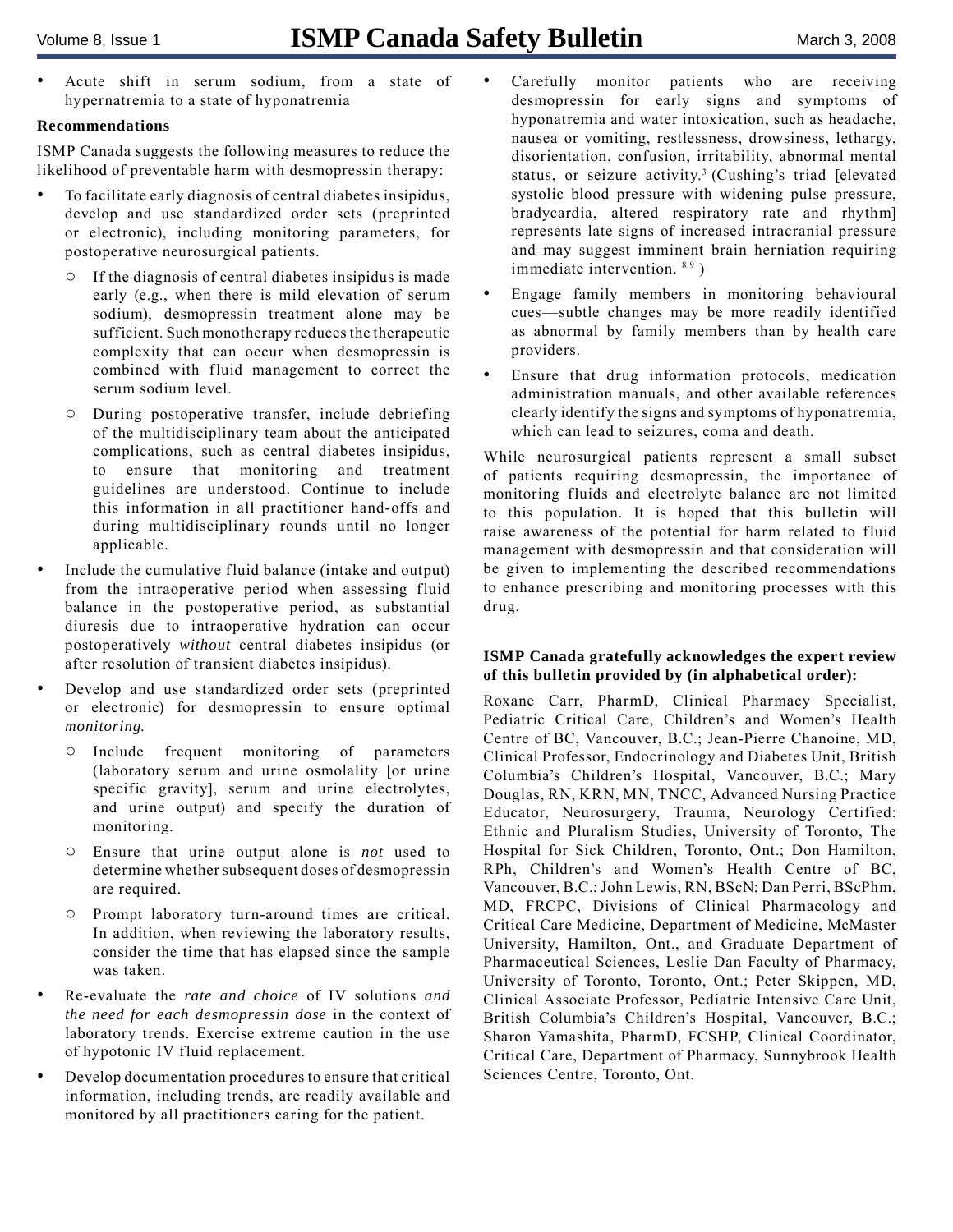#### *References*

- 1. Hicock L, Lewis J. Beware of the grieving warrior. A child's preventable death. A struggle for truth, healing, and change. Toronto (ON): ECW Press; 2004.
- 2. Rizzo V, Albanese A, Stanhope R. Morbidity and mortality associated with vasopressin replacement therapy in children. J Pediatr Endocrinol Metab. 2001;14(7):861-867.
- 3. MicroMedex Healthcare Series. DRUGDEX evaluations: Desmopressin. Greenwood Village (CO): Thomson Scientific and Healthcare; 2008.
- 4. DDAVP nasal spray (desmopressin acetate) [product monograph]. sanofi-aventis U.S. LLC; 2007 Jul [cited 2008 Jan 9]. Available from: http://www.fda.gov/cder/foi/label/2007/017922s038,018938s027,019955s013lbl.pdf
- 5. Jospehson DL. Intravenous infusion therapy for nurses: principles and practice. 2nd ed. Clifton Park (NY): Thomson Delmar Learning; 2004 [cited 2008 Feb 18]. p. 38,127. Available from: http://books.google.com/books?id=E0fA9G-meIkC &pg=PA125&lpg=PA125&dq=tonicity+of+saline+iv+solutions&source=web&ots=qsJeX65pJo&sig=nP52RmMD3gN1IWT AVtMDsdBmgJY#PPA127,M1
- 6. Taylor D, Durward A. Pouring salt on troubled waters. Arch Dis Child. 2004;89:411-414.
- Bohn D, Davids MR, Friedman O, Halperin ML. Acute and fatal hyponatremia after resection of a craniopharyngioma: a preventable tragedy. Q J Med. 2005;98:691-703. 7.
- 8. Fodstad H, Kelly, PJ, Buchfelder M. History of the cushing reflex. Neurosurgery. 2006;59(5):1132-1137.
- 9. Understanding the pathophysiology and clinical implications of the Cushing reflex and other physical signs of increased intracranial pressure [Internet]. Project TOUCH and University of Hawaii, John A. Burns School of Medicine; 2001 [cited 2008 Feb 26]. Available from: http://hsc.unm.edu/touch/datasets/datasets/definitions/cushing.htm

## **FDA Alert Requests that Prescribing Information for Desmopressin Be Updated with New Information**

Following a review of 61 postmarketing cases of hyponatremia-related seizures associated with administration of desmopressin, the US Food and Drug Administration (FDA) issued an alert and asked manufacturers to update the prescribing information for this drug to include important new information about severe hyponatremia and seizures.

The FDA advises: "Certain patients taking desmopressin are at risk for developing severe hyponatremia that can result in seizures and death. Children treated with desmopressin intranasal formulations for primary nocturnal enuresis (PNE) are particularly susceptible to severe hyponatremia and seizures. As such, desmopressin intranasal formulations are no longer indicated for the treatment of primary nocturnal enuresis and should not be used in hyponatremic patients or patients with a history of hyponatremia. PNE treatment with desmopressin tablets should be interrupted during acute illnesses that may lead to fluid and/or electrolyte imbalance. All desmopressin formulations should be used cautiously in patients at risk for water intoxication with hyponatremia."

The complete alert is available from: http://www.fda.gov/cder/drug/InfoSheets/HCP/desmopressinHCP.htm